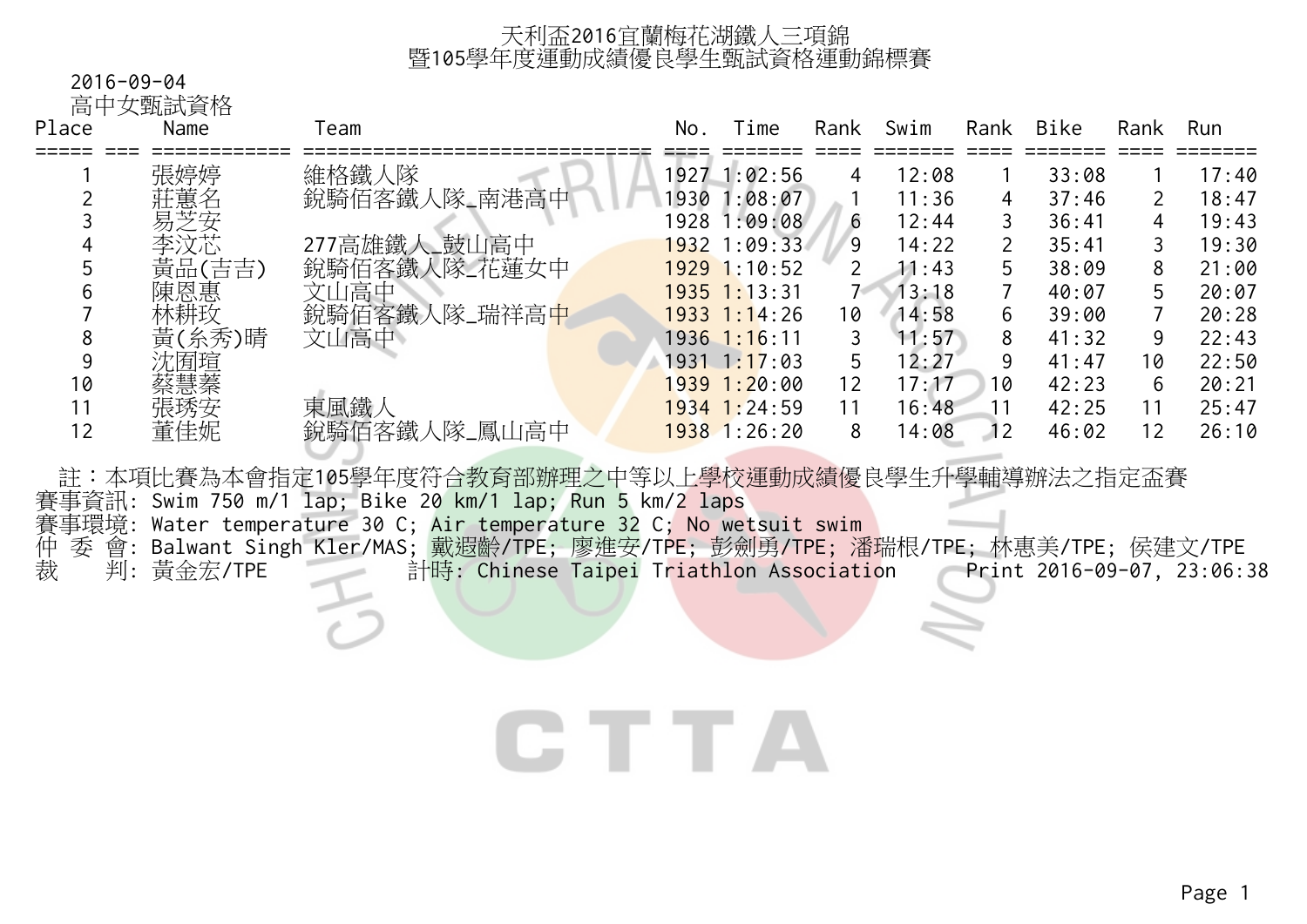#### 2016-09-04

高中男甄試資格

| Place          | Name            | Team           | No.  | Time                      | Rank            | Swim  | Rank           | <b>Bike</b> | Rank           | Run     |
|----------------|-----------------|----------------|------|---------------------------|-----------------|-------|----------------|-------------|----------------|---------|
| =====          | $=$ $=$ $=$ $=$ |                |      |                           |                 |       |                |             |                | $=====$ |
|                | 張家豪             | 維格鐵人隊          | 2119 | 57:18                     | 3               | 10:47 | $\overline{2}$ | 32:04       |                | 14:28   |
| $\overline{2}$ | 林威志             | 277高雄鐵人運動中心    | 2120 | 57:29                     |                 | 10:24 |                | 32:00       | $\overline{2}$ | 15:07   |
| 3              | 陳書田             |                |      | 2124 1:03:01              | 4               | 10:49 | 3              | 34:27       | 9              | 17:47   |
| 4              | 李家豐             | 銳騎佰客鐵人隊_瑞祥高中   |      | $2123$ 1:03:16            | $\overline{9}$  | 11:21 | 9              | 35:52       | 5              | 16:05   |
| 5              | 邱苡綸             | 銳騎佰客鐵人隊_桃園農工   |      | $2122$ 1:04:07            | 17              | 12:41 | 4              | 34:33       | 6              | 16:54   |
| 6              | 彭思捷             | 竹北高中           |      | $2140$ 1:04:55            | 11 <sup>4</sup> | 11:53 | 6              | 35:29       | 8              | 17:34   |
| 7              | )朱<br>謝嘉<br>朝   |                |      | $2138$ 1:05:10            | 6               | 10:50 | 16             | 36:48       | $\overline{7}$ | 17:32   |
| 8              |                 |                |      | $2126$ 1:05:12            | $\overline{7}$  | 10:56 | 8              | 35:38       | 10             | 18:39   |
| 9              | 邵澤夫             | 277高雄鐵人_高雄前鎮高中 |      | 2134 1:05:41              | 21              | 14:11 | 10             | 35:55       | 3              | 15:36   |
| 10             |                 | 高雄市中正高中-PPINA  |      | $2131$ 1:06:01            | $\overline{2}$  | 10:26 | 13             | 36:11       | 13             | 19:25   |
| 11             |                 | 高雄市中正高中-PPINA  |      | $2146$ 1:07:32            | 15              | 12:24 | 12             | 36:01       | 12             | 19:09   |
| 12             | i洪楊嘉銘<br>洪耀嘉銘   | 文山高中           |      | $2137$ 1:07:44            | 8               | 11:00 | 15             | 36:42       | 16             | 20:03   |
| 13             | 瓏<br>嚴          | 巴吉辣家族          |      | $2144$ 1:08:07            | 14              | 12:21 |                | 35:32       | 18             | 20:15   |
| 14             | 李典陽             | 銳騎佰客鐵人隊_瑞祥高中   |      | 2152 1:08:39              | 16              | 12:37 | 11             | 35:59       | 17             | 20:04   |
| 15             | ·曾柏惶恩           |                |      | 2128 1:09:30              | 12              | 12:12 | 17             | 37:46       | 14             | 19:33   |
| 16             |                 | 銳騎佰客鐵人隊_瑞祥高中   |      | $2121$ $1:10:36$          | 18              | 12:47 | 5              | 35:16       | 26             | 22:34   |
| 17             | 王奕翔             | 竹北高中           |      | $2135$ 1:10:37            | 10              | 11:27 | 21             | 39:16       | 15             | 19:54   |
| 18             | 謝博揚             | 高雄市中正高中-PPINA  |      | 2147 1:12:23              | 13              | 12:14 | 20             | 38:58       | 23             | 21:12   |
| 19             | 林秉佑             | 宜中校友鐵人隊        |      | $2145$ 1:12:31            | 24              | 14:46 | 19             | 38:53       | 11             | 18:53   |
| 20             | 陳俊安             | 埔里鐵人隊          |      | 2150 1:14:50              | 22              | 14:28 | 22             | 39:42       | 20             | 20:41   |
| 21             | 廖鍇驊             | 東風鐵人           |      | 2143 1:15:07              | 26              | 15:42 | 14             | 36:37       | 28             | 22:49   |
| 22             | 陳俊佑             | 埔里鐵人隊          |      | 2139 1:15:08              | 25              | 15:21 | 18             | 38:46       | 21             | 21:02   |
| 23             | 林昱翔             | 埔里鐵人隊          |      | 2125 1:15:19              | 19              | 13:48 | 23             | 40:09       | 24             | 21:23   |
| 24             | 葉鈞財             | 文山高中           |      | 2130 1:16:12              | 5               | 10:49 | 25             | 40:32       | 31             | 24:52   |
| 25             | 林郁凡             | 宜中校友鐵人隊        |      | $2154 \overline{1}:17:14$ | 23              | 14:35 | 29             | 42:00       | 19             | 20:40   |
| 26             | 李裕翔             | 宜中校友鐵人隊        |      | 2142 1:17:27              | 20              | 13:53 | 27             | 41:12       | 25             | 22:22   |
| 27             | 蔡松祐             |                |      | 2129 1:19:38              | 28              | 19:14 | 31             | 44:21       | $\overline{4}$ | 16:05   |
| 28             |                 | 宜中校友鐵人隊        |      | 2151 1:20:31              | 27              | 17:19 | 26             | 40:38       | 27             | 22:35   |
| 29             | 实林<br>思杰        |                |      | 2149 1:26:24              | 31              | 22:09 | 30             | 43:10       | 22             | 21:06   |
| 30             | 劉宥均             |                |      | 2141 1:28:25              | 29              | 20:35 | 24             | 40:29       | 33             | 27:21   |
| 31             | 黃<br>楷          | 宜中校友鐵人隊        |      | 2133 1:29:52              | 30              | 20:43 | 34             | 46:19       | 29             | 22:51   |
|                |                 |                |      |                           |                 |       |                |             |                | Page 2  |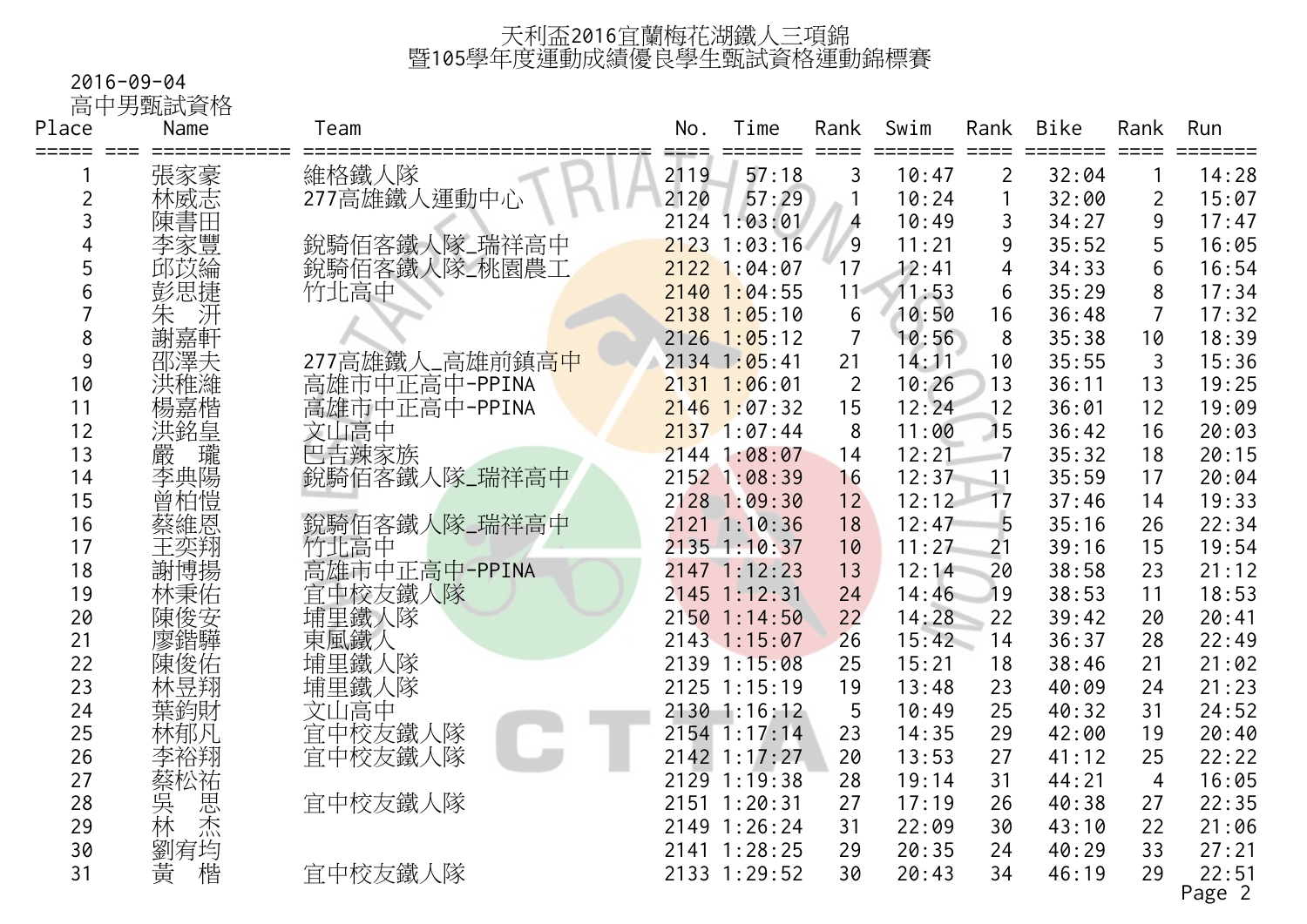| 32 | 吳丞揚 | 蘇澳鐵人 | 2153 1:34:09 33 24:30 28 41:48 34       |  |  | 27:53 |
|----|-----|------|-----------------------------------------|--|--|-------|
| 33 | 陳俊宇 |      | 2127 1:34:21 32 23:51 32 44:52 32 25:39 |  |  |       |
| 34 | 彭培軒 |      | 2136 1:43:52 34 33:39 33 45:25 30 24:49 |  |  |       |

註:本項比賽為本會指定105學年度符合教育部辦理之中等以上學校運動成績優良學生升學輔導辦法之指定盃賽 賽事資訊: Swim 750 m/1 lap; Bike 20 km/1 lap; Run 5 km/2 laps

賽事環境: Water temperature 30 C; Air temperature 32 C; No wetsuit swim

- 仲 委 會: Balwant Singh Kler/MAS; 戴遐齡/TPE; 廖進安/TPE; 彭劍勇/TPE; 潘瑞根/TPE; 林惠美/TPE; 侯建文/TPE
- 裁 判: 黃金宏/TPE 計時: Chinese Taipei Triathlon Association Print 2016-09-07, 23:06:38

 $\sum_{i=1}^{n}$ HINES  $\Box$ 

CTTA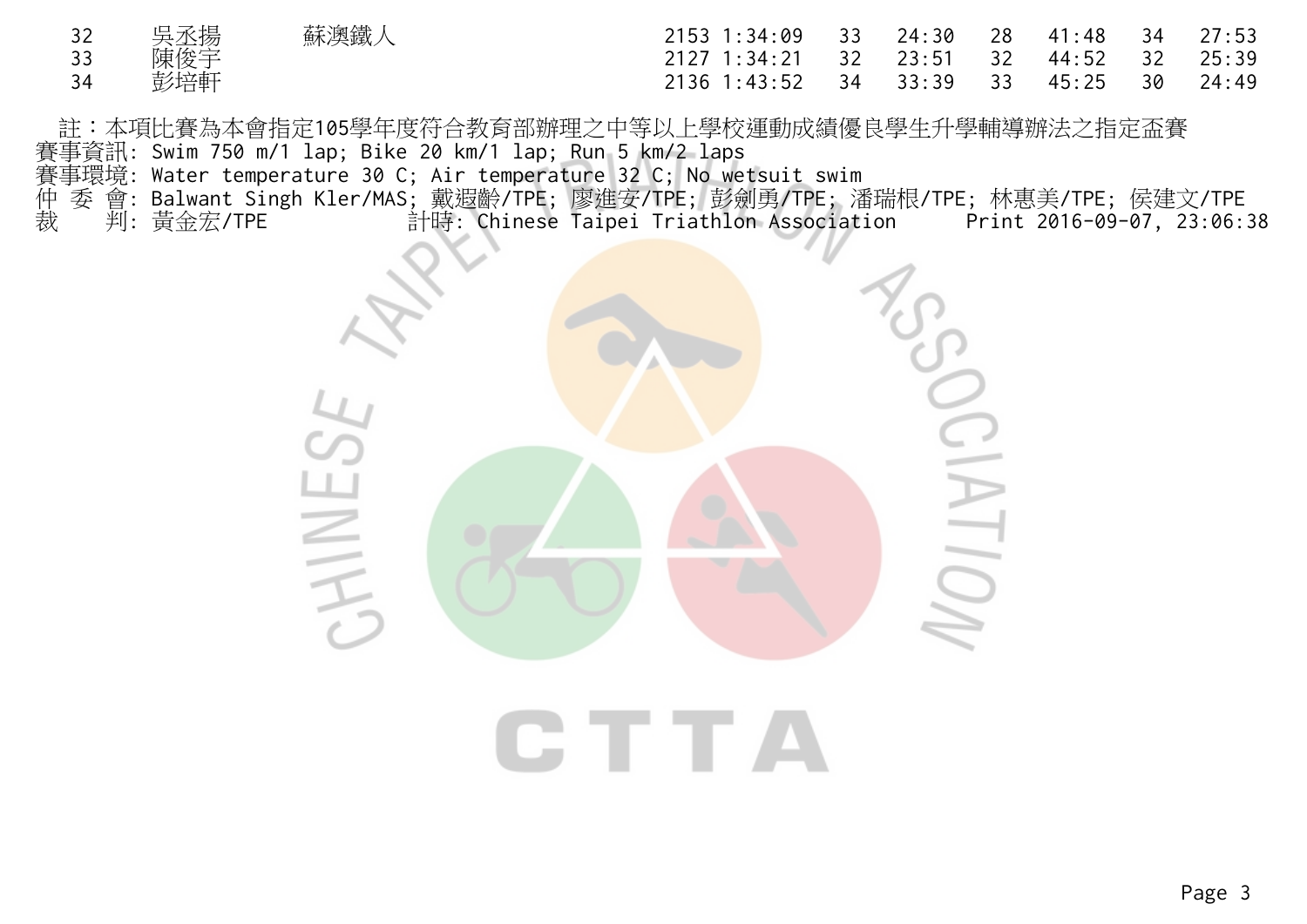## 2016-09-04

國中女甄試資格

| Place | Name | Геаm         | No   | Гіme             | Rank  | Swim  | Rank | <b>Bike</b> | Rank | Run   |
|-------|------|--------------|------|------------------|-------|-------|------|-------------|------|-------|
|       | 陳姵瑀  | 銳騎佰客鐵人隊_南港國中 |      | 1901 1:12:21     |       | 11:40 |      | 39:35       |      | 21:07 |
|       | 馬家祺  |              | 1905 | 1:15:21          |       | 11:49 |      | 41:44       | 3    | 21:49 |
|       | 尤婉青  | 新北市錦中鐵人隊     | 903  | 1:19:42          | 5     | 13:52 | 4    | 44:08       |      | 21:43 |
|       | 胡可欣  |              |      | 1908 1:22:20     | 4     | 13:46 | 6    | 45:07       | 5.   | 23:28 |
|       | 黃歆媃  | 東風鐵)         |      | 1909 1:23:14     | 6     | 13:55 |      | 44:25       | 8    | 24:55 |
| b     | 陳以軒  | 中校友鐵人隊<br>官  |      | 1904 1:24:09     | $9 -$ | 15:37 |      | 43:50       | 6    | 24:43 |
|       | 賴珮琳  | 東風鐵人         |      | $1910$ $1:25:01$ | 8     | 15:25 |      | 46:25       | 4    | 23:12 |
| 8     | 游靖凰  |              |      | 1906 1:25:29     |       | 14:45 |      | 45:52       |      | 24:53 |
| 9     | 盧睿萱  |              |      | 1907 1:25:56     |       | 13:00 |      | 46:49       | 9    | 26:07 |
| 10    | 游千   | 蘇澳鐵人         |      | 1902 1:34:37     | 10    | 15:41 | 10   | 49:28       | 10   | 29:29 |

註:本項比賽為本會指定105學年度符合教育部辦理之中等以上學校運動成績優良學生升學輔導辦法之指定盃賽 賽事資訊: Swim 750 m/1 lap; Bike 20 km/1 lap; Run 5 km/2 laps 賽事環境: Water temperature 30 C; Air temperature 32 C; No wetsuit swim 仲 委 會: Balwant Singh Kler/MAS; 戴遐齡/TPE; 廖進安/TPE; 彭劍勇/TPE; 潘瑞根/TPE; 林惠美/TPE; 侯建文/TPE 裁 判: 黃金宏/TPE 計時: Chinese Taipei Triathlon Association Print 2016-09-07, 23:06:38

CTTA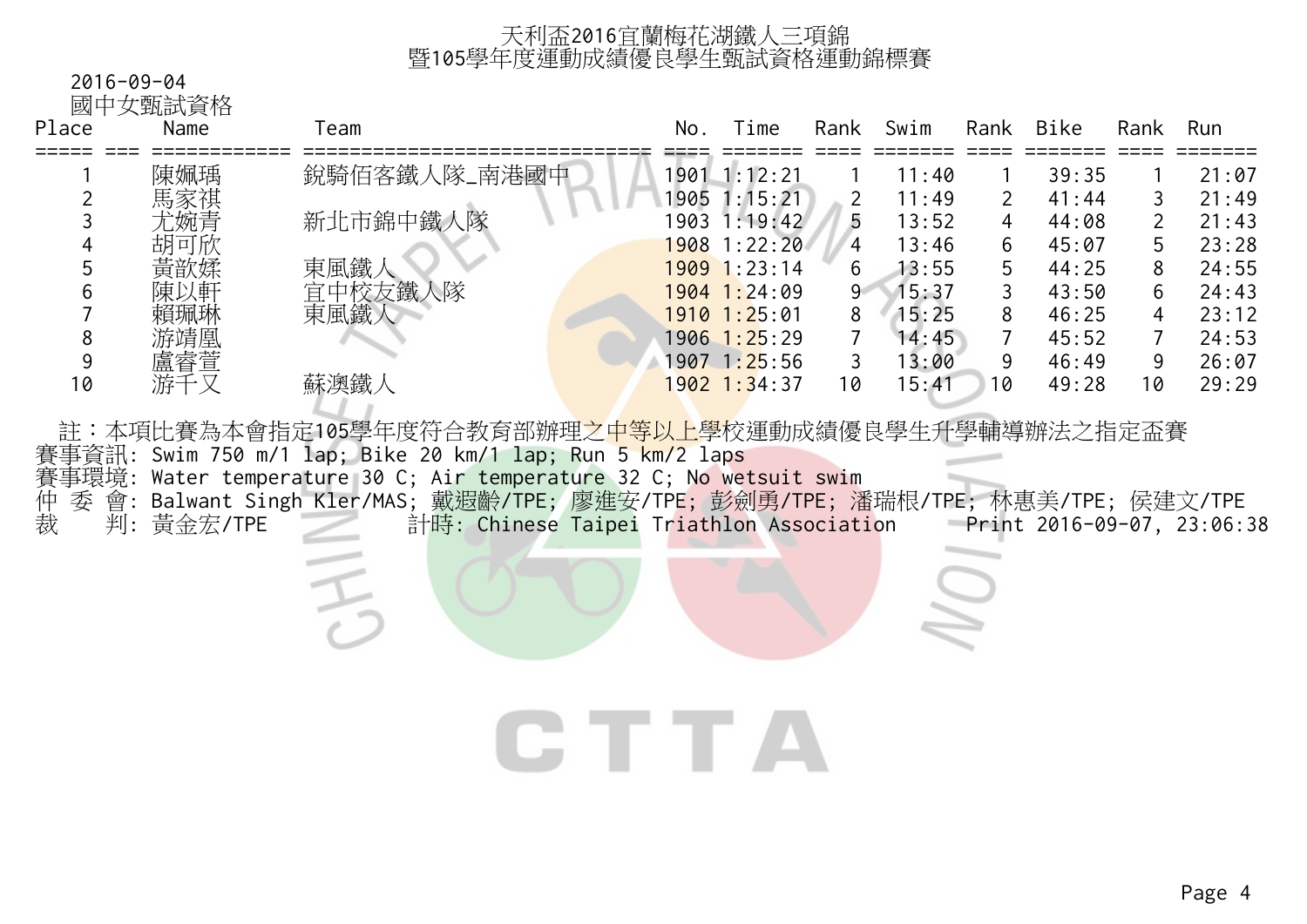#### 2016-09-04

國中男甄試資格

| Place          | Name               | Team            | No. | Time           | Rank           | Swim  | Rank | <b>Bike</b> | Rank           | Run             |
|----------------|--------------------|-----------------|-----|----------------|----------------|-------|------|-------------|----------------|-----------------|
| =====<br>-===  | 張竣凱                | 高雄市中正高中-PPINA   |     | 2070 1:04:05   | 13             | 13:05 |      | 34:19       | $\overline{2}$ | 16:43           |
| $\overline{c}$ | 蔡宇恆                | 銳騎佰客鐵人隊_花蓮高中    |     | 2066 1:04:22   | 8              | 12:36 | 4    | 35:03       | 3              | 16:44           |
| 3              | 朱智陽                |                 |     | 2059 1:05:29   | Λ              | 11:18 | 8    | 36:45       | 5              | 17:28           |
| 4              | 方尊賢                | 銳騎佰客鐵人隊_瑞祥高中    |     | 2056 1:05:32   | 14             | 13:12 | 2    | 34:34       | $\overline{7}$ | 17:47           |
| 5              | 林彥至                | 埔里鐵人隊           |     | 2067 1:05:35   | 4              | 12:05 | 5    | 35:14       | 10             | 18:17           |
| 6              | 張勝諺                | 東風鐵人<br>宜中校友鐵人隊 |     | $2057$ 1:05:52 | 16             | 13:28 |      | 36:05       | $\mathbf{1}$   | 16:19           |
|                | 林郁棠                |                 |     | $2077$ 1:06:24 | 11             | 12:52 | 3    | 34:49       | 11             | 18:45           |
| 8              | 陳德恩                | 文山高中            |     | $2085$ 1:08:11 | 5              | 12:17 | 6    | 35:27       | 15             | 20:28           |
| 9              | 黃博洋                |                 |     | 2084 1:09:06   | 12             | 13:04 | 13   | 38:26       | 6              | 17:38           |
| 10             | 張峻豪                |                 |     | $2068$ 1:09:29 | $\overline{2}$ | 11:52 | 20   | 40:43       | $\overline{4}$ | 16:55           |
| 11             | 陳沐義                | 自強國中            |     | $2073$ 1:10:30 | 17             | 13:39 | 14   | 38:35       | 9              | 18:16           |
| 12             | 王沛霖                |                 |     | $2074$ 1:12:25 | 20             | 14:18 | 11   | 37:39       | 16             | 20:30           |
| 13             | 林東緯                | 宜中校友鐵人隊         |     | 2062 1:13:02   | 19             | 14:15 | 9    | 37:13       | 20             | 21:36           |
| 14             | 「吳張<br>張<br>張<br>張 | 宜中校友鐵人隊         |     | 2081 1:13:47   | 18             | 13:45 | 12   | 37:43       | 25             | 22:20           |
| 15             |                    | 文山高中            |     | 2079 1:14:16   | $\overline{7}$ | 12:25 | 17   | 39:58       | 22             | 21:55           |
| 16             | <b>蔡祐鈞維</b>        | 新北市錦中鐵人隊        |     | 2071 1:15:16   | $6\phantom{1}$ | 12:24 | 18   | 39:59       | 26             | 22:54           |
| 17             |                    | 宜中校友鐵人隊         |     | 2083 1:15:52   | 29             | 15:45 | 22   | 41:59       | 8              | 18:10           |
| 18             | 李翼任                | 蘇澳鐵人            |     | 2080 1:15:54   | 21             | 14:19 | 16   | 39:32       | 23             | 22:04           |
| 19             | 吳佳暐                |                 |     | 2058 1:16:00   | 31             | 15:51 | 19   | 40:20       | 12             | 19:50           |
| 20             | 簡志軒                | 宜中校友鐵人隊         |     | 2072 1:17:01   | 15             | 13:27 | 25   | 42:37       | 17             | 20:59           |
| 21             | 張棨(王民)             | 東風鐵人            |     | 2093 1:18:00   | 23             | 14:34 | 23   | 42:21       | 18             | 21:06           |
| 22             | 呂旻翰                |                 |     | 2060 1:18:09   | 36             | 19:23 | 10   | 37:27       | 19             | 21:20           |
| 23             | 1朱<br>楊東諺<br>楊東    |                 |     | 2063 1:18:45   | 9              | 12:41 | 29   | 43:58       | 24             | 22:07           |
| 24             |                    |                 |     | 2082 1:18:53   | 35             | 18:36 | 15   | 38:39       | 21             | 21:39           |
| 25             | 曾顯揚                | 文山高中            |     | 2061 1:20:18   | 3              | 12:02 | 31   | 44:23       | 28             | 23:54           |
| 26             | 徐士閎                |                 |     | 2064 1:21:47   | 24             | 15:15 | 21   | 41:47       | 29             | 24:46           |
| 27             | 趙晨恩                | 東風鐵人            |     | 2089 1:22:41   | 22             | 14:29 | 24   | 42:28       | 31             | 25:45           |
| 28             | 鄭獻文                | 埔里鐵人隊           |     | 2065 1:23:10   | 25             | 15:19 | 26   | 42:47       | 30             | 25:06           |
| 29             | 戴永峰                | 埔里鐵人隊           |     | 2086 1:23:12   | 26             | 15:28 | 30   | 44:03       | 27             | 23:42           |
| 30             | 游千承                | 蘇澳鐵人            |     | 2090 1:23:17   | 27             | 15:31 | 36   | 47:42       | 13             | 20:06           |
| 31             | 林昶睿                | 東風鐵人            |     | 2088 1:23:28   | 33             | 17:29 | 33   | 45:44       | 14             | 20:16<br>Page 5 |
|                |                    |                 |     |                |                |       |      |             |                |                 |